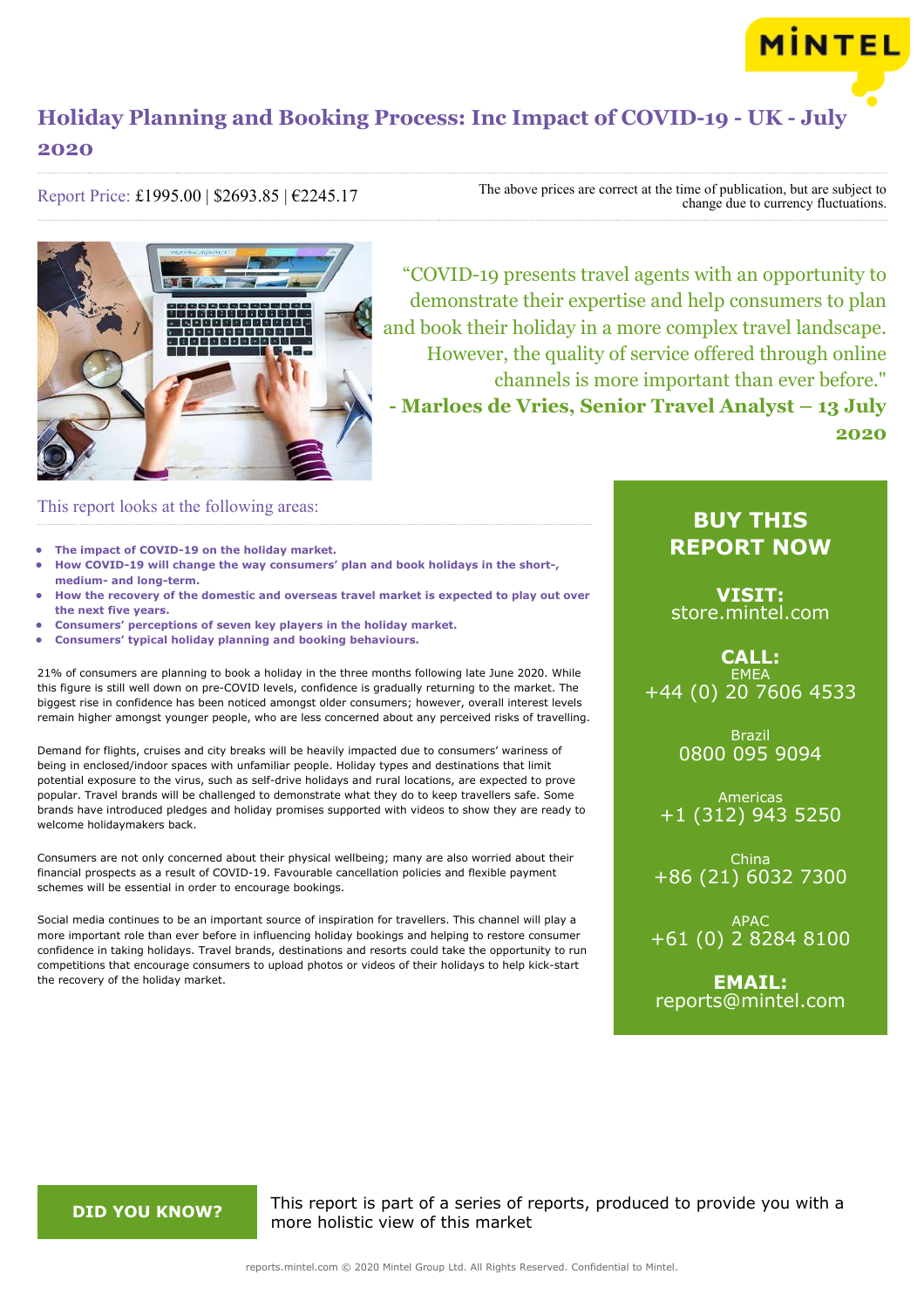### **2020**

Report Price: £1995.00 | \$2693.85 | €2245.17

The above prices are correct at the time of publication, but are subject to change due to currency fluctuations.

MINTEL

### **Table of Contents**

#### **Overview**

What you need to know

Key issues covered in this Report

Products covered in this Report

COVID-19: Market context

Economic and other assumptions

#### **Executive Summary**

#### The market

#### The domestic holiday market will recover at a faster pace

Figure 1: Forecast value of domestic holidays\* taken by British residents (adjusted for COVID-19 on 13 July 2020), 2015-25

#### Value of the overseas holiday market will recover quicker than volume

Figure 2: Forecast value\* of overseas holidays taken by UK residents (adjusted for COVID-19 on 13 July 2020), 2015-25

#### Impact of COVID-19 on the holiday market

Figure 3: Expected impact of COVID-19 on the UK travel market, short, medium and long-term, 13 July 2020

#### Companies and brands

TUI and Booking.com announce partnership for experiences

Travelisto's travel designers are digital nomads

#### Market leader TUI introduces Holiday Promise

Booking.com offers good value, but its mediator position poses a threat to its trustworthy image

#### Jet2holidays again secures the highest share of users with an excellent experience

Figure 4: Key metrics for selected brands, March 2020

#### The consumer

#### Older consumers more likely to book holidays compared to the start of lockdown

Figure 5: Plans to book a holiday in the next three months, by age, February 2020 (fieldwork dates: 11-25 February), March 2020 (fieldwork dates: 19-30 March) vs June 2020 (fieldwork dates: 18-30 June)

### Airlines challenged to increase confidence in flying

Figure 6: Consumers' confidence in activities, July 2020 (fieldwork: 2-9 July 2020)

#### COVID-19 hit during a vital booking period

Figure 7: Holiday booking month, package vs independent, February 2020

#### Smartphone overtakes tablet as second most popular booking method

Figure 8: How main holiday was booked, February 2019 vs February 2020

#### Pressure on sustainable recovery of tourism will increase

Figure 9: Factors influencing choice of travel company, by age, February 2020

#### Brands should be ready to engage with consumers through chat

Figure 10: Attitudes towards webchats and chatbots, February 2020

#### Social media will play a vital role in the recovery of the holiday market

Figure 11: Inspiration from social media and Black Friday promotions, by age, February 2020

#### Holidays without deposits more likely to appeal to younger travellers

# BUY THIS REPORT NOW

**VISIT:** [store.mintel.com](/reports.mintel.com//display/store/988962/) **CALL:** EMEA +44 (0) 20 7606 4533 | Brazil 0800 095 9094 Americas +1 (312) 943 5250 | China +86 (21) 6032 7300 APAC +61 (0) 2 8284 8100 **EMAIL:** [reports@mintel.com](mailto:reports@mintel.com)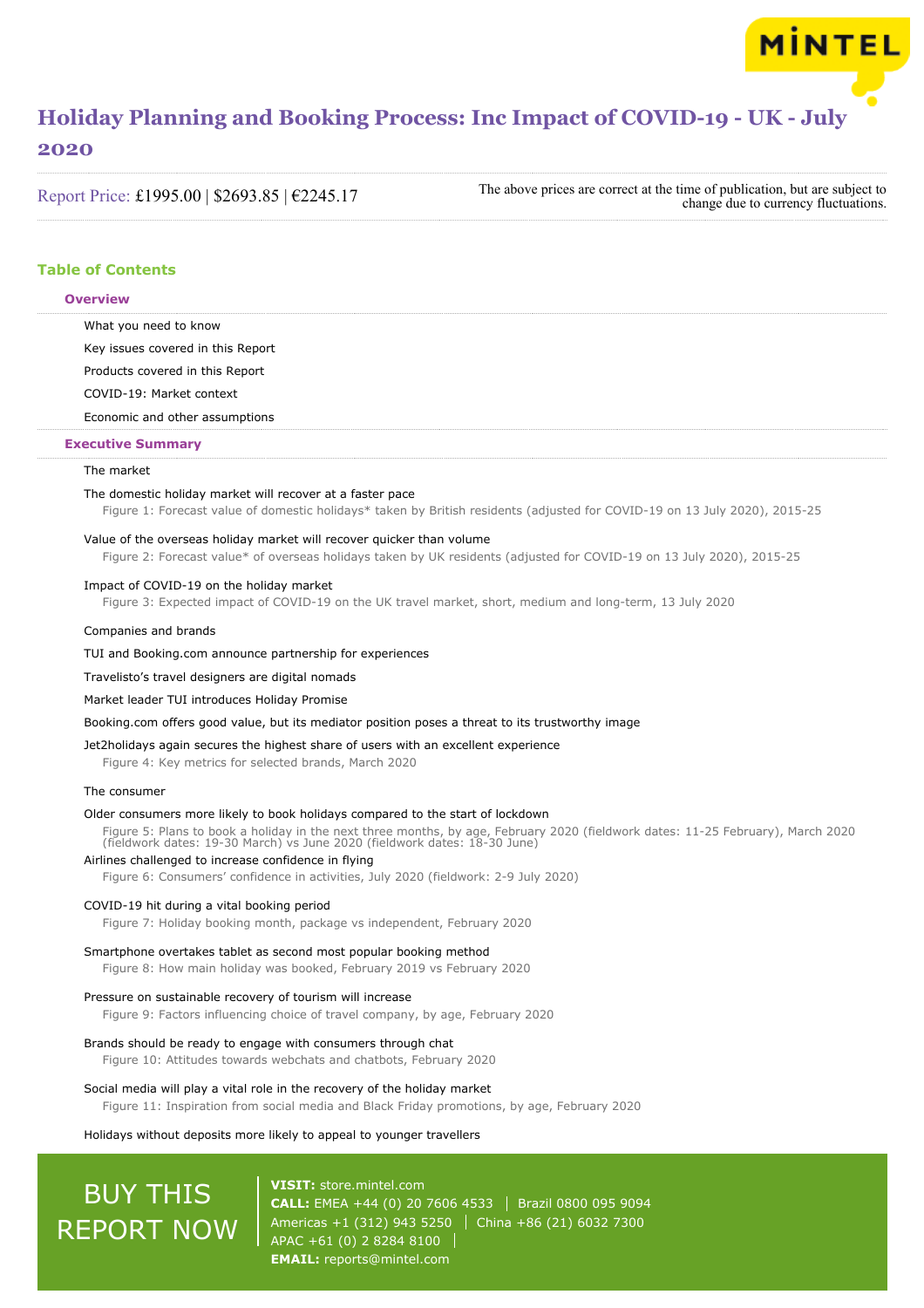### **2020**

Report Price: £1995.00 | \$2693.85 | €2245.17

The above prices are correct at the time of publication, but are subject to change due to currency fluctuations.

MINTEL

Older consumers are more likely to pay holiday booking by credit card What we think The market The domestic holiday market will recover at a faster pace Value of the overseas holiday market will recover quicker than volume The consumer Older consumers more likely to book holidays compared to the start of lockdown Airlines challenged to increase confidence in flying COVID-19 poses both opportunities and challenges for travel agents Pressure on sustainable recovery of tourism will increase Companies and brands Travel companies will scale down capacity amid slow recovery Market leader TUI introduces Holiday Promise COVID-19: Market context COVID-19 brings safety and flexibility to the forefront in the holiday planning and booking process The facts The implication The post-COVID-19 travel agent The facts The implications The domestic holiday market will recover at a faster pace Value of the overseas holiday market will recover quicker than volume Uncertain economic outlook will lead to increased price-sensitivity Despite uncertainties, large proportion of consumers are saving for holidays Short, medium and long-term impact on the industry **Impact of COVID-19 on the Holiday Planning and Booking Process Issues and Insights The Market – What You Need to Know Market Size and Forecast – Domestic and Overseas Holidays**

Figure 12: Expected impact of COVID-19 on the UK travel market, short, medium and long-term, 13 July 2020

Slow recovery due to consumers' concerns about their physical and financial wellbeing

Long-term prospects for the holiday market are positive

#### The domestic holiday market will recover at a faster pace

Figure 13: Forecast volume of domestic holidays\* taken by British residents (adjusted for COVID-19 on 13 July 2020), 2015-25

Figure 14: Forecast value of domestic holidays\* taken by British residents (adjusted for COVID-19 on 13 July 2020), 2015-25

Figure 15: Forecast volume and value\* of domestic holidays taken by British residents (adjusted for COVID-19 on 13 July 2020),  $2015 - 25$ 

#### Value of the overseas holiday market will recover quicker than volume

Figure 16: Forecast volume of overseas holidays taken by UK residents (adjusted for COVID-19 on 13 July 2020), 2015-25

## **BUY THIS** REPORT NOW

**VISIT:** [store.mintel.com](/reports.mintel.com//display/store/988962/) **CALL:** EMEA +44 (0) 20 7606 4533 Brazil 0800 095 9094 Americas +1 (312) 943 5250 China +86 (21) 6032 7300 APAC +61 (0) 2 8284 8100 **EMAIL:** [reports@mintel.com](mailto:reports@mintel.com)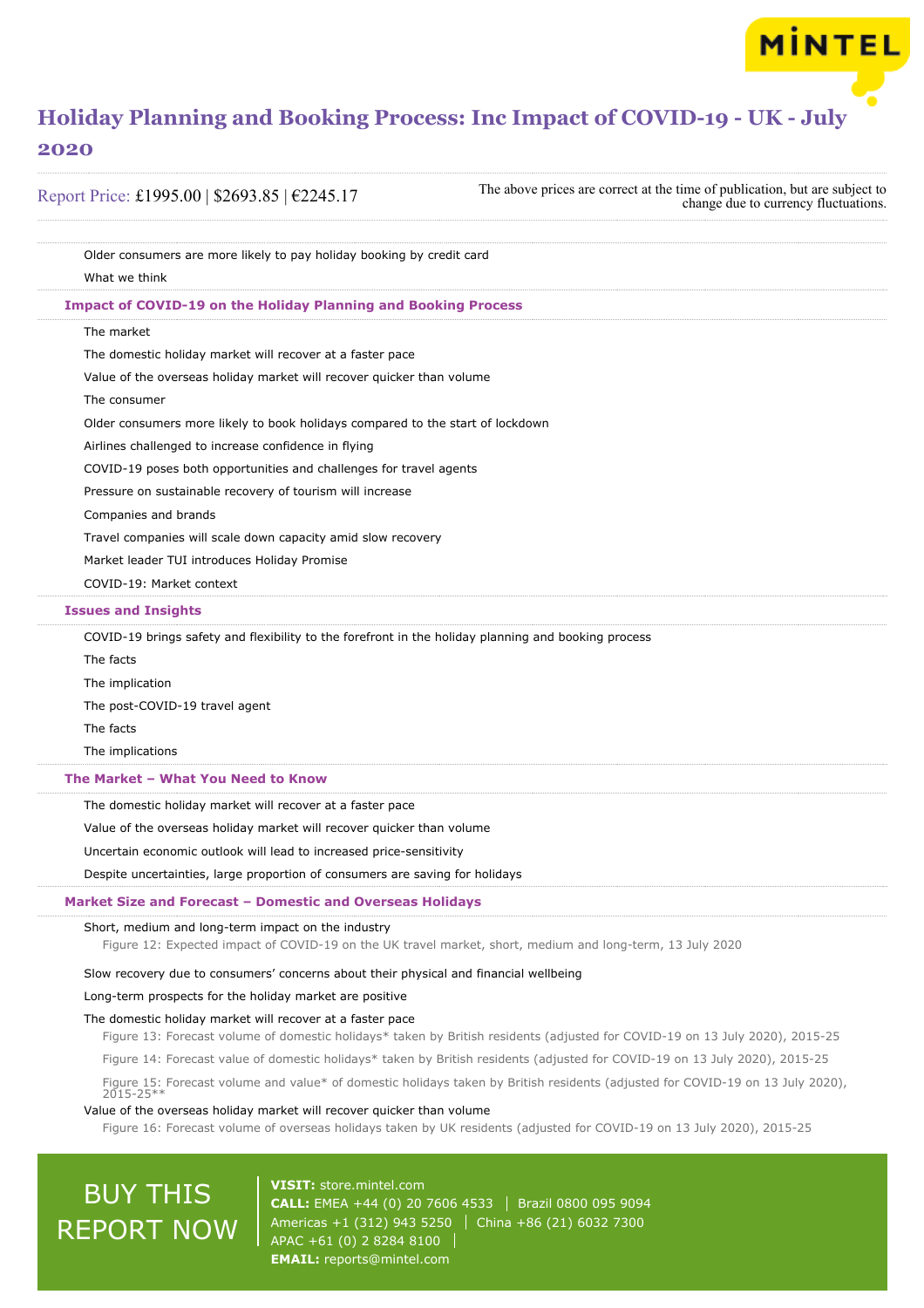Report Price: £1995.00 | \$2693.85 | €2245.17

The above prices are correct at the time of publication, but are subject to change due to currency fluctuations.

MINTEL

Figure 17: Forecast value\* of overseas holidays taken by UK residents (adjusted for COVID-19 on 13 July 2020), 2015-25

Figure 18: Forecast volume and value\* of overseas holidays taken by UK residents (adjusted for COVID-19 on 13 July 2020),  $2015 - 25$ 

#### **Market Drivers**

Uncertain economic outlook will lead to increased price-sensitivity

#### Brexit sentiment at a record low amid COVID-19 uncertainties

Figure 19: Level of concern over the impact of the EU referendum, July 2016-May 2020

Consumers are concerned about what the future holds for their finances Figure 20: Financial confidence in the year ahead, May 2019 vs May 2020

#### Despite uncertainties, large proportion of consumers are saving for holidays

Government relaxes travel advice and halts quarantine measures for selected countries Figure 21: Top 15 destinations for overseas holidays taken by UK residents, by volume in 2019

#### **Companies and Brands – What You Need to Know**

TUI and Booking.com announce partnership for experiences

Accor offers its guests access to medical support

Travelisto's travel designers are digital nomads

Reduced demand forces hotels to experiment with different concepts

Booking.com offers good value, but its mediator position poses a threat to its trustworthy image

Jet2holidays again secures the highest share of users with an excellent experience

#### **Market Share**

Travel companies will scale down capacity amid slow recovery Figure 22: Passengers licensed under ATOL protection, by top 10 ATOL holders, 2016-20

easyJet launches summer sale to encourage bookings

#### TUI and Booking.com announce partnership for experiences

Figure 23: Usage of selected brands, March 2020

#### **Launch Activity and Innovation**

Staying relevant amid travel restrictions

Secret Escapes promotes luxury home and living offers

Viator offers the option to book online experiences

Brands demonstrate what they do to protect travellers

Accor offers its guests access to medical support

Airbnb encourages hosts to commit to its enhanced Cleaning Protocol

Travel companies are tapping into video conferencing opportunities

Kuoni launches video appointment service

Travelisto's travel designers are digital nomads

Reduced demand forces hotels to experiment with different concepts

### Zoku transfers hotel rooms into working spaces

Hotel in Sweden offers rooms for dining experiences

### **Brand Research**

## BUY THIS REPORT NOW

**VISIT:** [store.mintel.com](/reports.mintel.com//display/store/988962/) **CALL:** EMEA +44 (0) 20 7606 4533 | Brazil 0800 095 9094 Americas +1 (312) 943 5250 China +86 (21) 6032 7300 APAC +61 (0) 2 8284 8100 **EMAIL:** [reports@mintel.com](mailto:reports@mintel.com)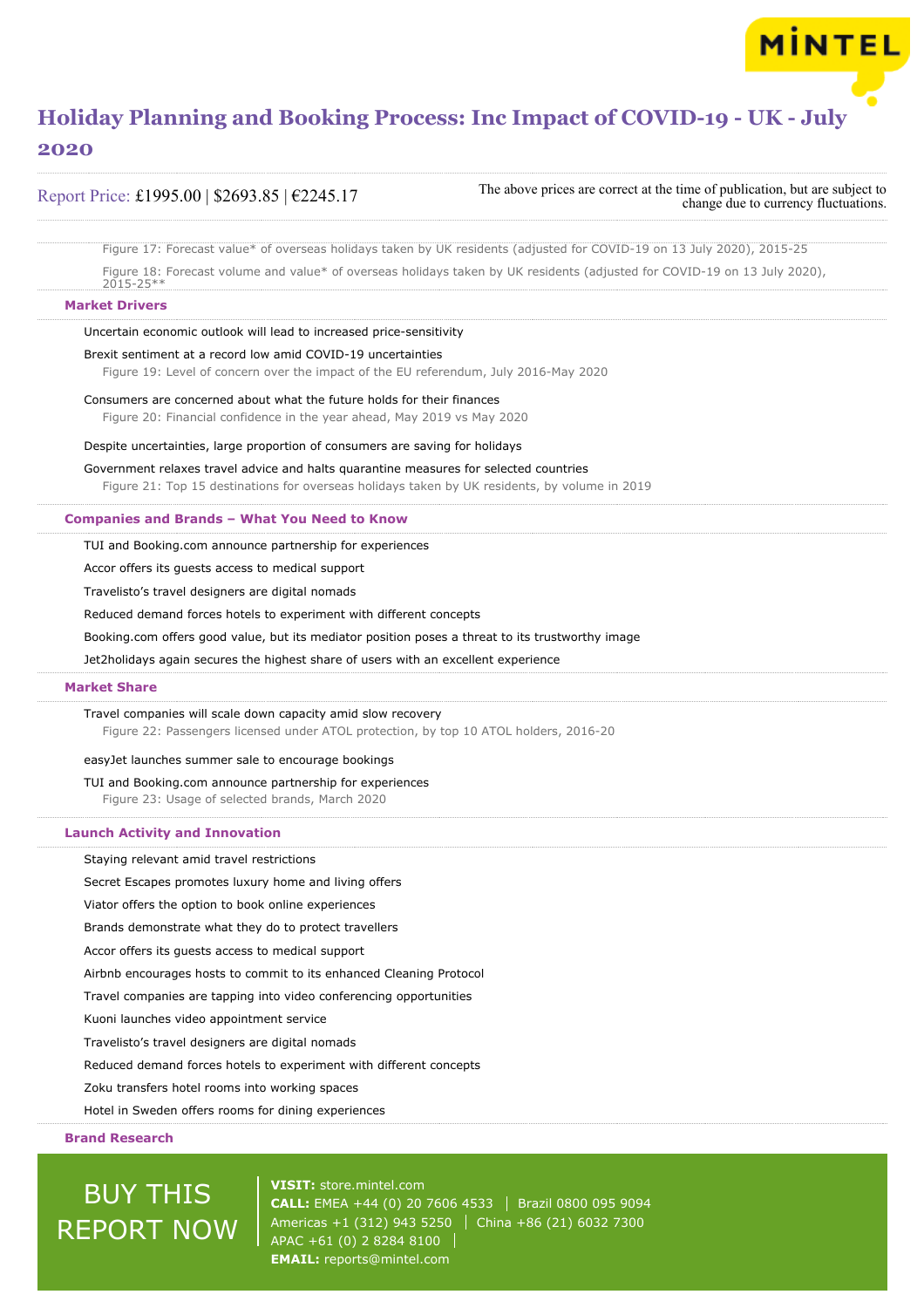Report Price: £1995.00 | \$2693.85 | €2245.17

The above prices are correct at the time of publication, but are subject to change due to currency fluctuations.

**MINTEL** 

#### Brand map

Figure 24: Attitudes towards and usage of selected brands, March 2020

#### Key brand metrics

Figure 25: Key metrics for selected brands, March 2020

- Brand attitudes: TUI seen as a brand with a good reputation that offers consistently high quality Figure 26: Attitudes, by brand, March 2020
- Brand personality: loveholidays and On the Beach least strong brand personality as a result of a relatively low brand awareness Figure 27: Brand personality – Macro image, March 2020
- TUI and Jet2holidays most closely associated with being welcoming

Figure 28: Brand personality – Micro image, March 2020

#### Brand analysis

- Tripadvisor calls upon operators to provide more flexibility Figure 29: User profile of Tripadvisor, March 2020
- Booking.com offers good value, but its mediator position poses a threat to its trustworthy image Figure 30: User profile of Booking.com, March 2020
- Expedia lacks clear level of differentiation in the marketplace Figure 31: User profile of Expedia, March 2020
- TUI's benefits from trustworthy image, while it will be challenged to regain older consumers' confidence in travelling Figure 32: User profile of TUI, March 2020
- Jet2holidays again secures the highest share of users with an excellent experience Figure 33: User profile of Jet2holidays, March 2020
- loveholidays challenged to raise its brand image
	- Figure 34: User profile of loveholidays, March 2020
- On the Beach challenged to improve the customer experience

Figure 35: User profile of On the Beach, March 2020

#### **The Consumer – What You Need to Know**

Older consumers more likely to book holidays compared to the start of lockdown

Airlines challenged to increase confidence in flying

COVID-19 hit during a vital booking period

Smartphone overtakes tablet as second most popular booking method

Pressure on sustainable recovery of tourism will increase

Brands should be ready to engage with consumers through chat

#### **Holiday Booking Intentions**

Older consumers more likely to book holidays compared to the start of lockdown

Figure 36: Plans to book a holiday in the next three months, by age, February 2020 (fieldwork dates: 11-25 February), March 2020 (fieldwork dates: 19-30 March) vs June 2020 (fieldwork dates: 18-30 June)

#### **Confidence in Travelling**

Airlines challenged to increase confidence in flying

COVID-19 expected to boost interest in self-catered accommodation

## **BUY THIS** REPORT NOW

**VISIT:** [store.mintel.com](/reports.mintel.com//display/store/988962/) **CALL:** EMEA +44 (0) 20 7606 4533 | Brazil 0800 095 9094 Americas +1 (312) 943 5250 | China +86 (21) 6032 7300 APAC +61 (0) 2 8284 8100 **EMAIL:** [reports@mintel.com](mailto:reports@mintel.com)